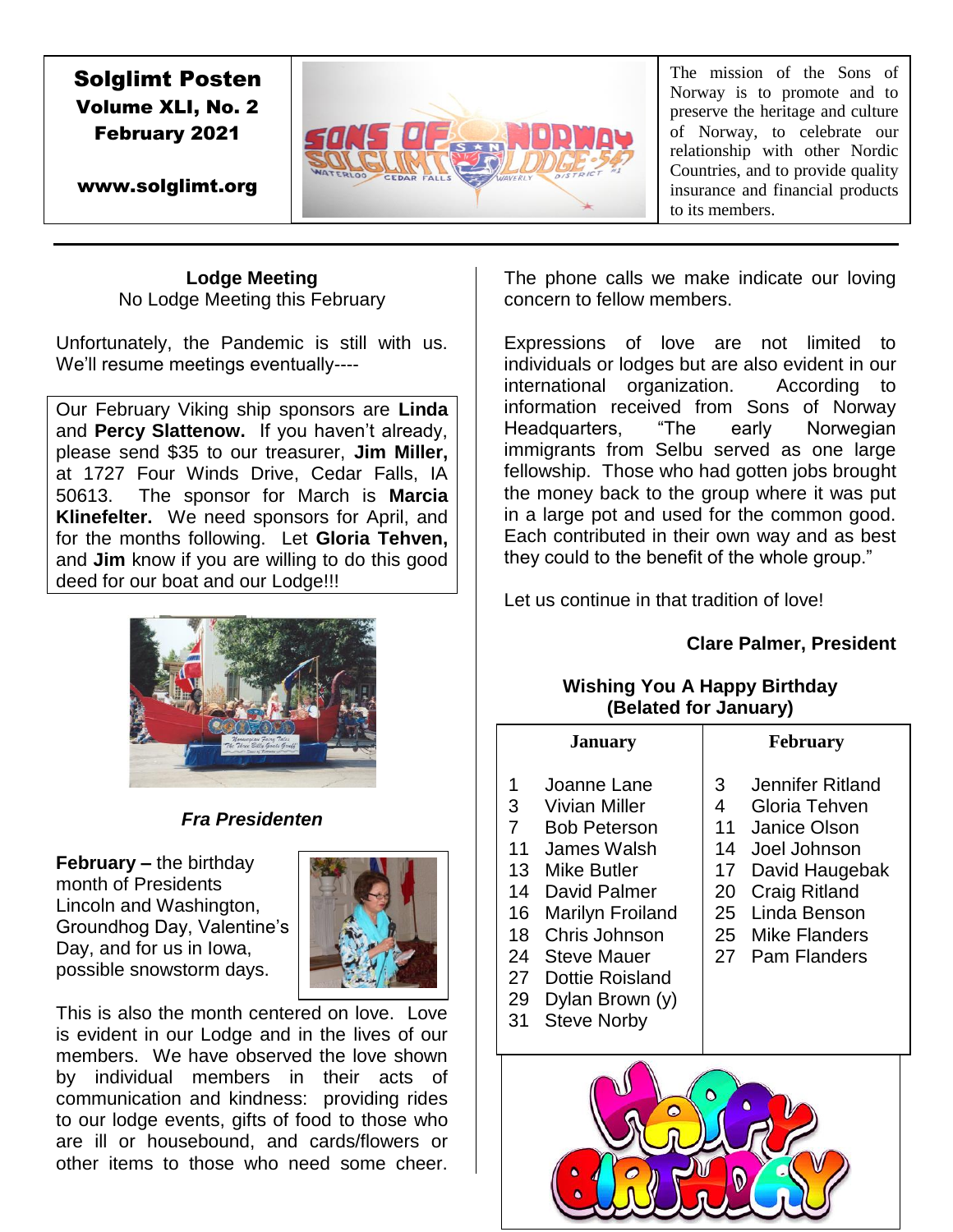## **Secretary's Notes, January 12, 2021 Business Meeting**

*Solglimt's* monthly business meeting was called to order by **President Clare Palmer** on Tuesday, January 12, at New Aldaya in Cedar Falls. Attending were **Jim Miller, Gloria Tehven, Jon Tehven, Keith Jorgensen** and **Eunice Becker.** 

The Secretary's Minutes of the December meeting were approved as written.

**Treasurer Jim Miller** reported receipts of \$323.40 and disbursements of \$1,300.29, leaving a balance of \$3,546.32 in the Lodge operating account at the end of 2020. The Proposed financial Projections for 2021 were reviewed and approved with a few minor revisions. (**Keith/Jon.**) **Jim** also shared a thank you from the Museum of Danish America for the Lodge's recent donation to that organization.

**Jon Tehven** reported on December Membership Activity which remains at 86 members.

**Editor Gloria Tehven** had mailed and delivered her *rosemaled* items to the winners of the latest POSTEN drawing and shared a thank you note from the **Lances – Ron** and **Sharon –** who are wintering in Texas. Deadline for reports, news items and stories, articles and photos for the next issue is February 1.

As no Lodge meetings are scheduled, connecting with members via phone and mail continues.

A proposal to ask *Solglimt* members to donate to the Northeast Iowa Food Bank in February was approved (**Jon/Keith).** See details elsewhere in the POSTEN.

Thanks to **Jon** the 2021 Yearbook had been completed. Copies are available online; print copies by request. The Lodge website has also been updated.

February's business meeting is scheduled for Tuesday, the  $9<sup>th</sup>$ , at New Aldaya. Lunch at 11:30; meeting at noon. No February Lodge meeting is planned.

As there was no further business, meeting adjourned.

Respectfully submitted,

**Eunice Becker, Secretary**

# **Lodge Member News**



**Sonja Lynch** is the presenter for Keep on Learning at Wartburg College in February. This is a continuing education series alumni program, but anyone

can participate. It will be live on Zoom from 9:30- 11:30 am at no charge on Feb. 4,11,18,25.

The topic is: "Momentary Glimpses: Exploring Impressionism in the Arts". Impressionism is an artistic movement that engaged artists across disciplines and genres. **Sonja** will explore the basic tenets of Impressionism and how artists used various art forms to create works reflecting this aesthetic.

To access the program, go the Wartburg College website. Click on Alumni programs, then Keep on Learning, then Continuing Education Series. Scroll down to "Momentary Glimpses----etc.", and then click on the date that you want to watch.

**Kris Meyer** is one of the presenters for a virtual event, "Women's Heart to Heart" sponsored by the Waverly Health Center. It is on Saturday, February



 $27<sup>th</sup>$  from 9-11 pm. Registration is required at  $(319-$ 483-1360 or online at [http://bit.ly/3s0vYyz.](http://bit.ly/3s0vYyz) It is free!



**Marilyn** and **Phil Froiland**  have been residents of Minnesota for 9 years and are living in a cooperative community of 400 people.

Many committees run the community and now, because of Covid-19 restrictions, meetings are by Zoom. They are pleased to live in this community. **Marilyn** had a "long-distance" birthday party on January 16. They are involved with other Norwegians and periodically attend services at *Mindekirken,* the Norwegian Lutheran Memorial Church with a pastor from Norway. They miss *Solglimt* Lodge and they send their greetings.

## **Continued next page**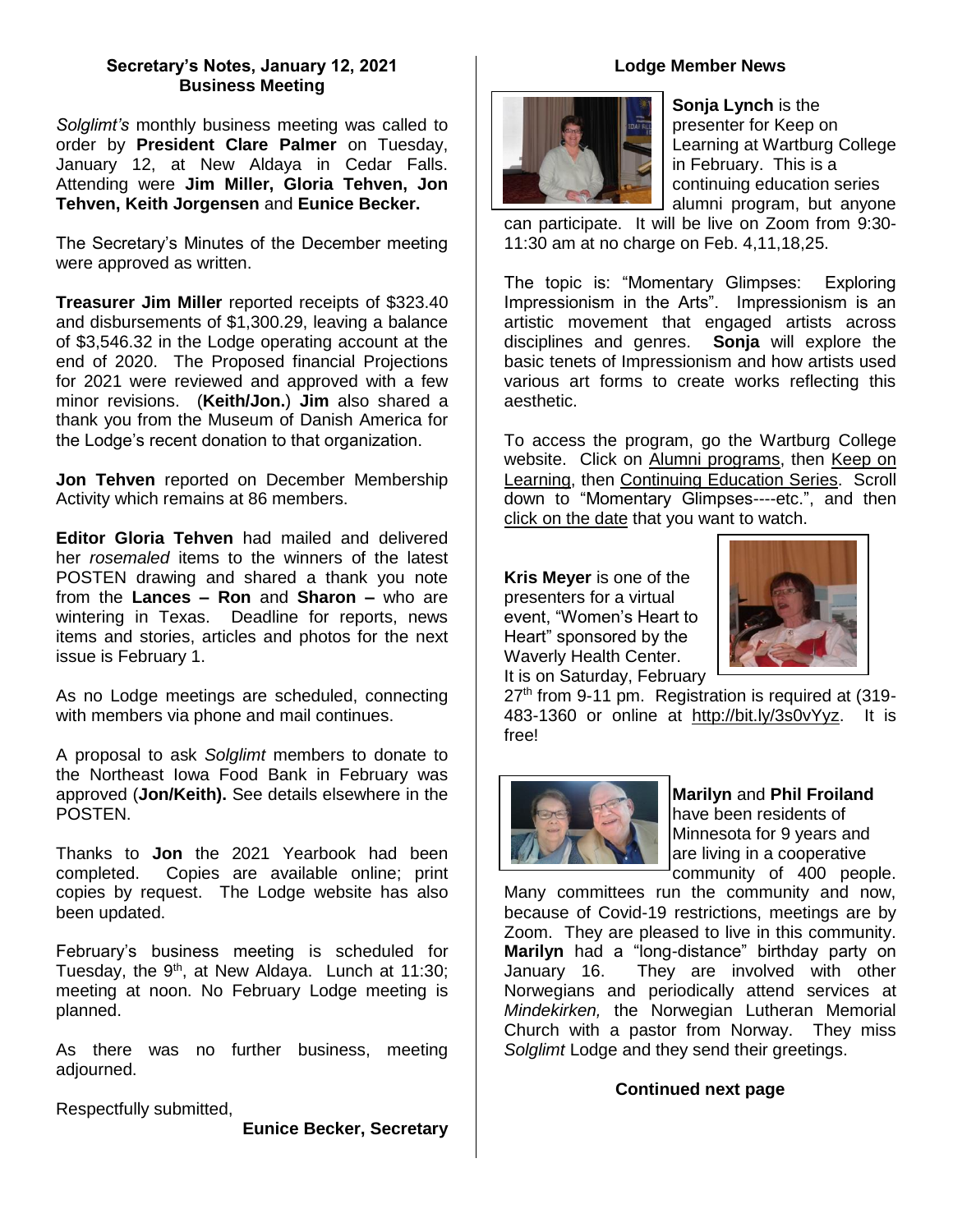### **Chris** and **Joel Johnson**:

**Chris** celebrated her birthday on January 19. Both she and **Joel** are staying home and being safe. They miss getting together with their friends but are kept



busy with babysitting grandchildren and other activities: working on jigsaw puzzles, walking their dog, and working on house projects. **Joel** is already preparing for Sturgis Falls, if the event is held this year.



**Steve Mauer** reports that he is not doing much because of his lung problems, but is okay. Steve stays at home and manages to clean his own house with assistance  $f(r)$  and  $r$  and son-in-law. He was happy to have a big a big and sends his greetings

to the Lodge.

**Dottie Roiseland** planned to

celebrate her birthday on January 27<sup>th</sup> with a restaurant lunch with her daughter. She is "doing fine" – keeping active with water exercises and walks – but



can't wait for things to return to normal. "I'm looking for the light at the end of the tunnel!" She misses everyone at church and our Lodge. Remember the program she presented about her black fiddle at one of our lodge meetings? Now she is wondering what to do with it; she received a letter from a Norwegian museum which is interested in displaying it.

## **Exploring Our Heritage**



#### **Exploring Our Heritage**

Where did the ancestors of *Solglimt* members come from? Here is a list---

AKERSHUS ØSTFOLD

BUSKERUD ROGALAND **Phil Froiland Eunice Becker** Bill Hanson<br>
Marcia Klinefelter
Same Flanders Marcia Klinefelter Duane Lindberg Mardell Lindberg Mardell Lindberg Sonja Lynch Sonja Lynch Les Reinertson John Sundet Craig Ritland

HEDMARK Elsa Waschek Marcia Klinefelter John Sundet Hovey Brom

Pam Flanders **Communist Communist Communist Communist Communist Communist Communist Communist Communist Communist Communist Communist Communist Communist Communist Communist Communist Communist Communist Communist Communis**  Bill Hanson John Sundet Mardell Lindberg

NØR TRØNDELAG TELEMARK Elizabeth Narveson Bill Hanson

 Marcia Klinefelter John Sundet

OSLO Lisbeth Konig

### **Other Countries**

DENMARK GERMANY Keith Jorgensen **Don Meyer** 

 Dave Haugebak Dottie Haugebak SWEDEN

Diane Hamer Sharon Cornish

Robin Voster

Duane Lindberg SOGN OG FJORDANE Beverly Haugen HORDALAND JoAn Headington Eunice Becker Marcia Klinefelter

Dave Palmer SØR TRONDELAG Les Reinertson Marilyn Froiland Elsa Washek JoAn Headington Sonja Lynch NORDLAND Vivian Miller Jon Tehven Elsa Waschek

 Dave Haugebak OPPLAND Keith Jorgensen

 Jim Miller ENGLAND Gloria Tehven

Helen Rostad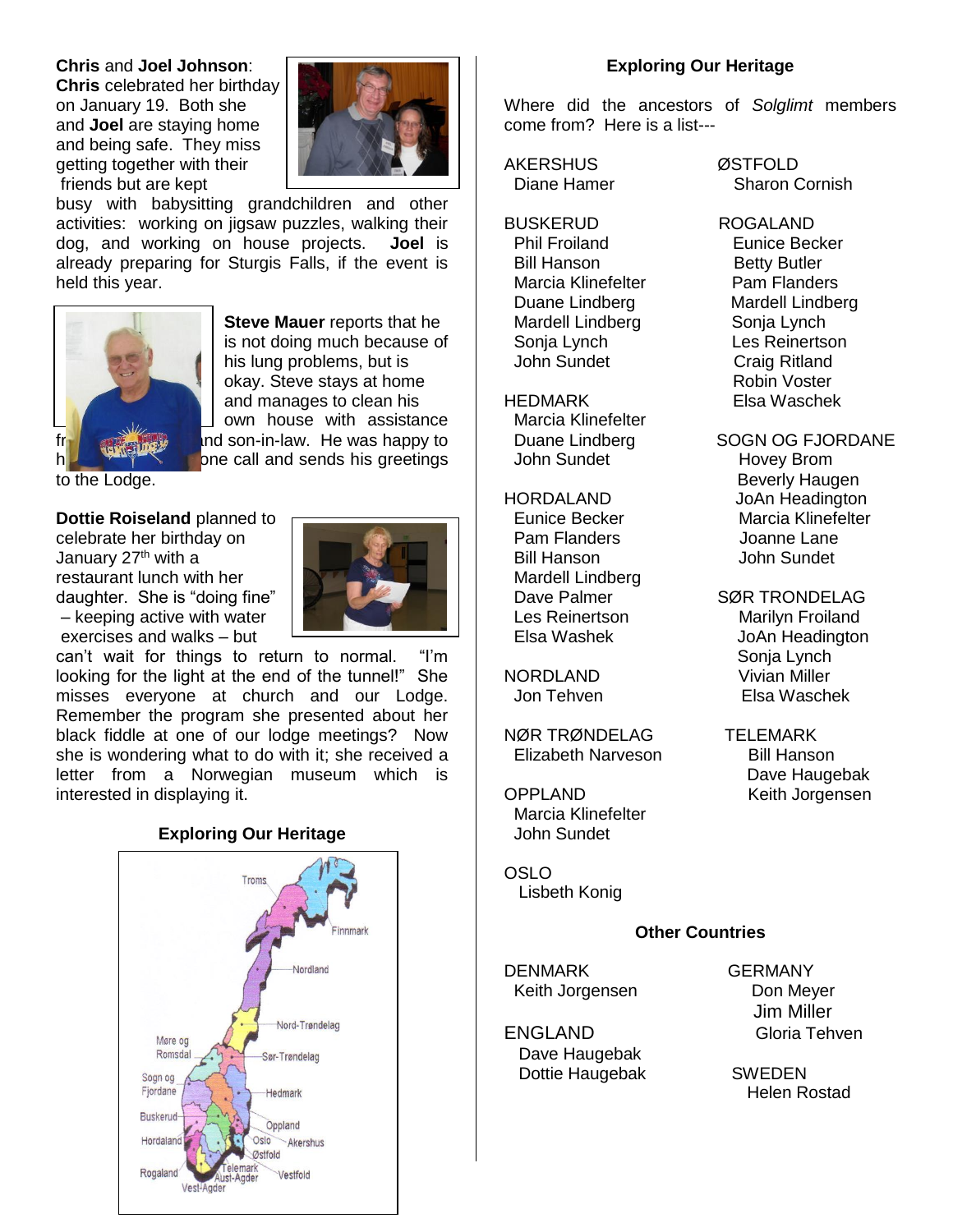*Solglimt* **Contacts 2021** Presdient: Clare Palmer 266-8635 dandcpalmer@cfu.net Vice-President: Jon Tehven 352-6094 tehven@msn.com Secretary: Eunice Becker 233-1316 [beckerwoodwkg@aol.com](mailto:beckerwoodwkg@aol.com) Treasurer: Jim Miller 277-6276 jimnvivian@cfu.net Membership: Strategic Planning Committee Counselor/Past President: Keith Jorgensen 277-1537 kjorgensen@cfu.net Social Directors: Beebs Downing 232-6360 Pud319300@yahoo.com Lori Devries 277-1296 saydev@aol.com Assistant Social Directors: Linda Bensen Pam Flanders Cultural Directors: Linda Bensen 235-9485 [mayfairtwo@aol.com](mailto:mayfairtwo@aol.com)  Pam Flanders 319-939-1266 mpflanders@mchsi.com Editor: Gloria Tehven 352-6094 [gtehven@live.com](mailto:gtehven@live.com) Marshal: David Haugebek Greeters: Ron and Sharon Lance Publicity Director: JoAn Headington Historian: Eunice Becker Musicians: Kathy Schuhmacher [schuhmacherkl@gmail.com](mailto:schuhmacherkl@gmail.com) 596-0034 Open Sports/Youth: Carol Pett 559-0539 cpettgirl@yahoo.com Telephone Chr. Karolyn Haugebak 277-2294 [dkhaugebak@cfu.net](mailto:dkhaugebak@cfu.net) Auditors: Mike Butler, Dave Palmer Sunshine Chr. Beverly Haugen 266-2269 bhaugen@cfu.net

#### **Treasurer's Report 1/1/2021 -1/31/2021 Jim Miller**

1. Checking/Savings Accounts Balance on 1/1/2021…....\$3546.32 Receipts………………….(+)256.40 Interest……………………. 0.00 Sub Total………………....\$3802.72 Disbursements………… (-)142.90 Balance on 1/31/2021…..\$3659.82

2. Certificates of Deposit

4 \$1000 Certificates…….\$4000.00

3. Savings Bonds (none)

4. Cash on Hand……………\$50.00

Total Assets 1/31/2021…\$7709.82

# **Exploring Our Heritage, Continued**

The information for the article about our heritage was compiled when the Heritage Map was begun so it could be determined where to locate pins on the different areas on our large map of Norway which is stored at the Woman's Club and sometimes displayed at a Lodge meeting.

**Eunice Becker** compiled the Heritage information by county and the names of members that she sent for this POSTEN, thinking that people might be interested in seeing who has roots in the same county as them.



Some members are not listed. If you are a more recent member (or anyone whose name is not on the list), contact **Eunice** and tell her where your ancestors came from so she can add that to our Lodge "files". And to the map! You can see her contact information in the box on the left! Thank-you!



## **More Lodge Member News**

**Bob** and **Diane Peterson** are coping with the pandemic. **Bob** thinks he may have contacted it and plans to go to the Mayo Clinic to 'check it out.' **Diane** spends some of her time with her artistic painting.

 Here is Bob's cell phone: 319-504-5924. Add this to your 2021 Yearbook.

**Pam** and **Mike Flanders** are enjoying their grandchildren . . . and making snowmen. (Hmm . . . are there any 'snow women?'). **Pam** will undergo hip surgery on March 29. Here's wishing her a speedy recovery! Sorry, no picture of Mike.





**Gloria** and **Jon Tehven** continue to follow their longestablished tradition of gathering on their four-season back porch for a libation prior to dinner. Like all else, activity is limited to the grocery or hardware store. Oh, and snow removal. Christmas brought them a dozen books to read. When not reading, **Gloria** enjoys suduko and **Jon** crossword puzzles. Prior to the coming of Winter, after on-line Sunday church, they explored much of Northeast Iowa: from Decorah to Hampton, from Oelwein to Parkersburg. And

always on the back roads through the small towns. **Jon** continues on the Sons of Norway Foundation as Vice Chair.

**Happy Valentine's Day!**

\_\_\_\_\_\_\_\_\_\_

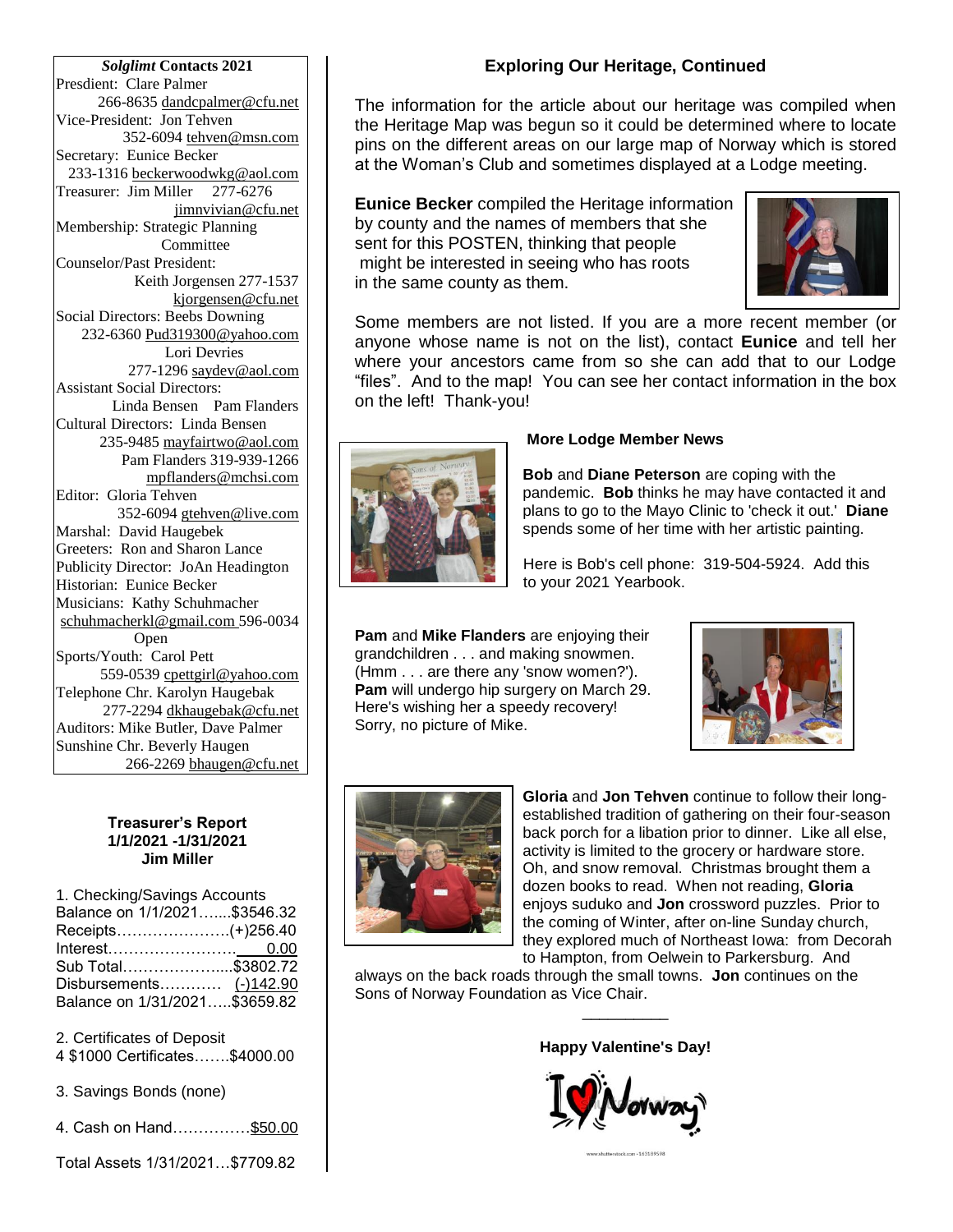# **Pictures From The Past**



Happier Times Together



 Planting Norwegian Pine at the Waverly Library





Sturgis Falls Parade 20??



Trip to the Minnesota Museum